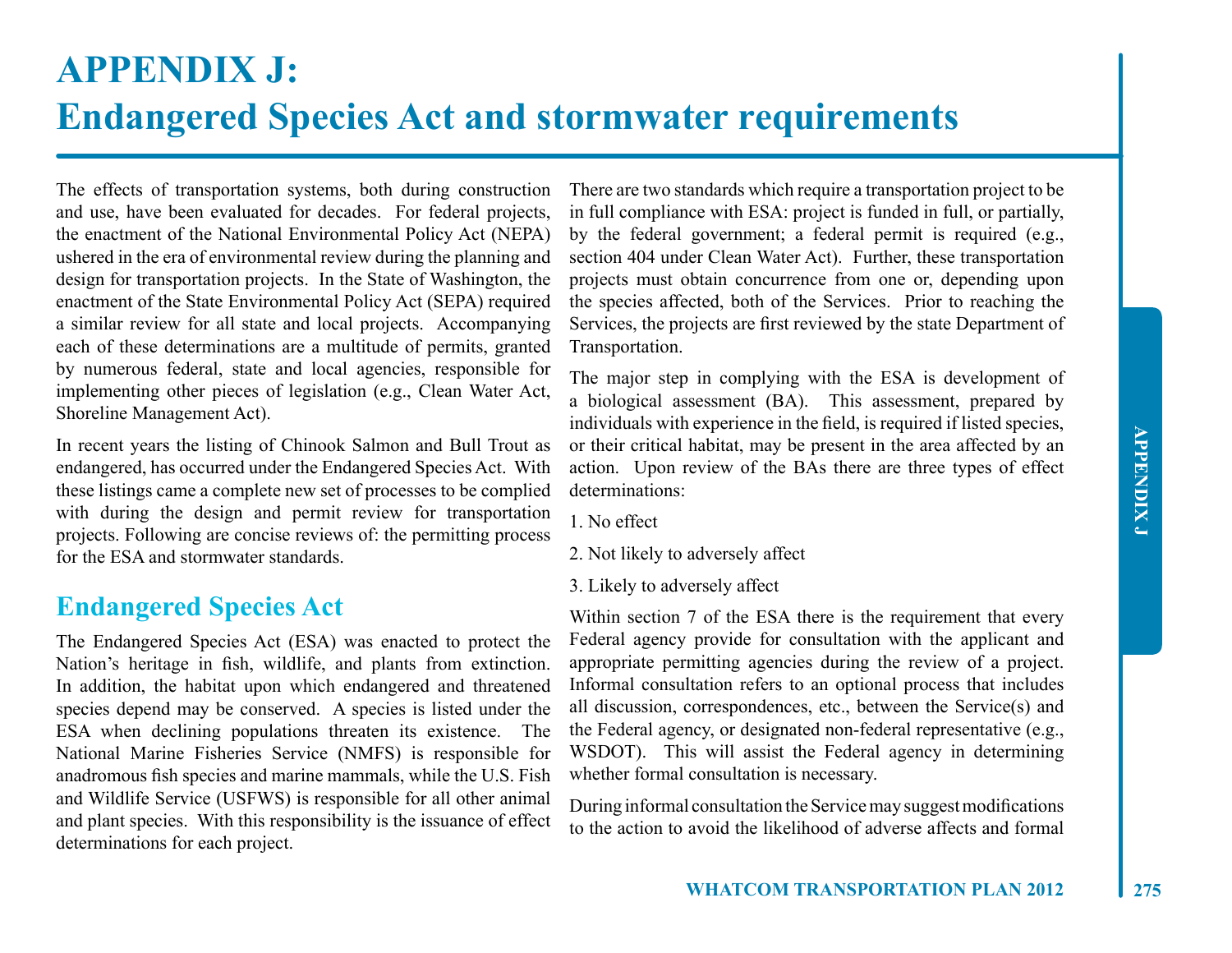consultation. Informal consultations are necessary assistance in ascertaining whether a project will have a no effect or not likely to adversely affect determination under the ESA.

If a determination is made by the Service that an action may adversely affect listed species or habitat, a formal consultation is required. The Service shall then forward to the Federal agency a written explanation of the basis for the request. Formal consultations will be completed in 90 days, unless the Service and Federal agency agree to a longer period (see 50 CFR 402.14). The Service produces a documented opinion, referred to as a biological opinion. This opinion supports the Federal decision that this action is likely to jeopardize the continued existence of listed species or result in the destruction or adverse modification of critical habitat.

The regulations and rules that implement the ESA are continually changing. As frustrating as another level of environmental can be, the lack of compliance can be costly in time and money. It is for this reason that local, regional entities become well versed in the ESA prior to project design. It is at that stage that necessary changes can be more cost effective.

## **Stormwater Management**

Impervious surfaces have several effects on the natural hydrologic cycle; the main effects include reductions in infiltration and increases in surface runoff. Reductions in the area of pervious surfaces can also have a significantly increase runoff even when pervious surfaces are still present. Increases in runoff effectively amplify the volume and velocity of runoff, improving the likelihood of flash floods and earlier erosion.

The Water Pollution Control Act of 1948 (33 USC 1251, Chapter 26) was enacted to ensure the "restoration and maintenance of chemical, physical, and biological integrity of the Nation's waters'; however, until 1980 the focus of pollution control was directed

toward point sources. A 1987 amendment to the law, the National Pollution Discharge Elimination System (NDPES), established a permitting program to control water pollution by regulating sources that discharge contaminants directly into U.S. waters, which includes storm water. The amendment required industrial, municipal, and other facilities attain permits if contaminants go directly into surface waters. Transportation projects and the corresponding impacts on stormwater faced further scrutiny after the ESA listed several freshwater and ocean dwelling species as "threatened", "endangered", or "candidate" species.

In 1991 the State of Washington ratified a highway runoff program (WAC 173-270) intended to:

1. Control highway runoff into waters of the state to the maximum extent possible

2. Establish procedures and criteria for WSDOT's highway runoff program mandated by the Puget Sound water quality management plan pursuant to chapter 90.70 RCW

3. Provide for appropriate consultation and coordination with tribes, local governments, and other interested and affected parties

This program is applicable to state highway right-of-ways within Puget Sound that are owned or controlled by WSDOT or the areas for which WSDOT has maintenance responsibility (subject to availability of funding). Authority of the program is provided in the RCW, chapters 90.48 and 90.70. Additional State regulations relevant to stormwater management may be found in the following WAC and RCW Sections:

Section 303 of the Clean Water Act (implemented the Total Maximum Daily Load), WAC 173-218 (implemented the Underground Injection Control program), sections 401 and 404 of the Clean Water Act, RCW 79.90 in conjunction with WAC 332-30 (aquatic land use authorization conditions), WAC 173-201A (State Surface Water Quality Standards), and th4 RCW 47.01.200(1).